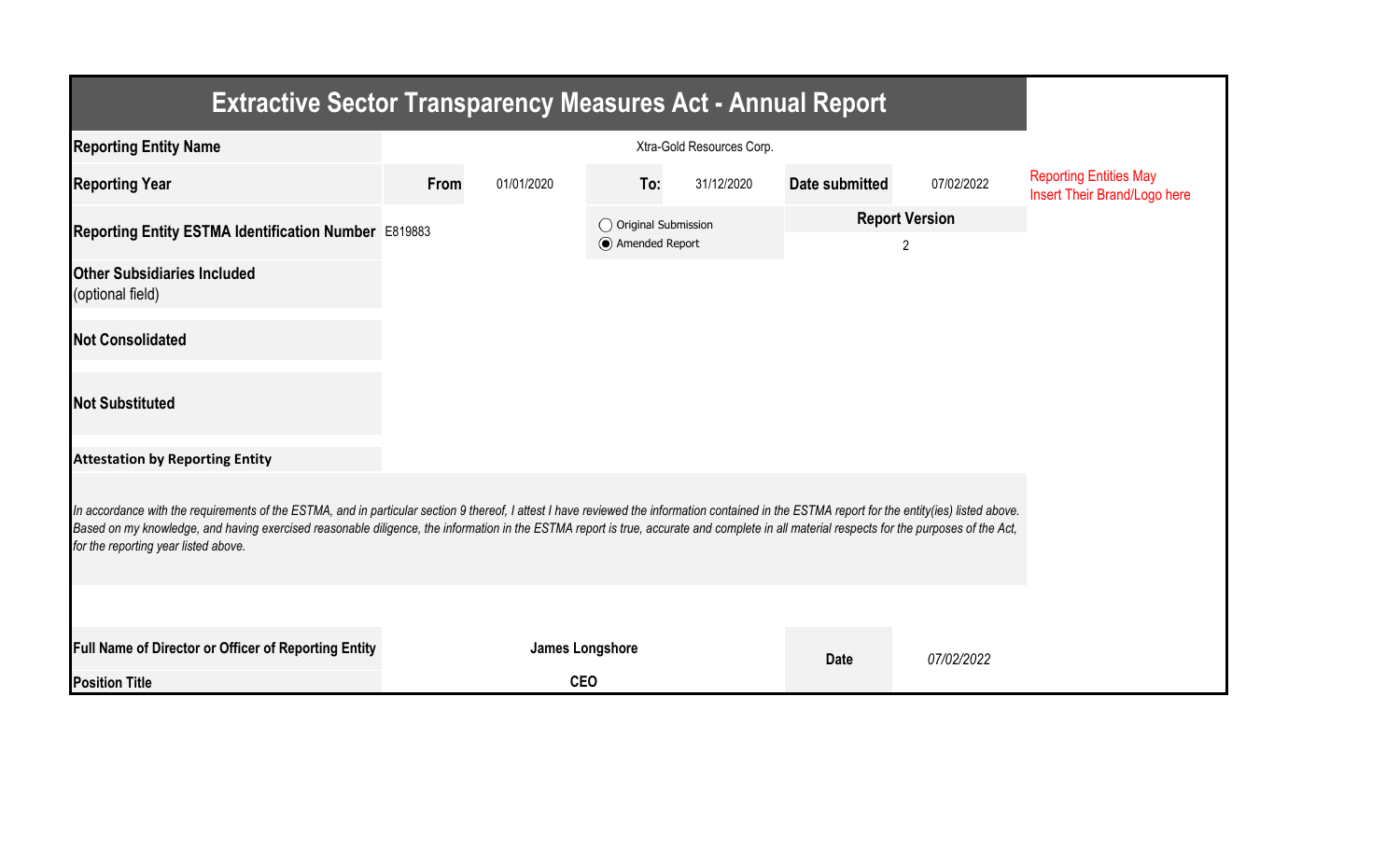| <b>Extractive Sector Transparency Measures Act - Annual Report</b>                                                                                                               |                          |                                                   |                                             |                  |         |                                   |                |                  |                                               |                               |                                                                                                                                                       |  |
|----------------------------------------------------------------------------------------------------------------------------------------------------------------------------------|--------------------------|---------------------------------------------------|---------------------------------------------|------------------|---------|-----------------------------------|----------------|------------------|-----------------------------------------------|-------------------------------|-------------------------------------------------------------------------------------------------------------------------------------------------------|--|
| <b>Reporting Year</b><br><b>Reporting Entity Name</b><br><b>Reporting Entity ESTMA</b><br><b>Identification Number</b><br><b>Subsidiary Reporting Entities (if</b><br>necessary) | From:                    | 01/01/2020                                        | To:<br>Xtra-Gold Resources Corp.<br>E819883 | 31/12/2020       |         | <b>Currency of the Report CAD</b> |                |                  |                                               |                               |                                                                                                                                                       |  |
|                                                                                                                                                                                  | <b>Payments by Payee</b> |                                                   |                                             |                  |         |                                   |                |                  |                                               |                               |                                                                                                                                                       |  |
| <b>Country</b>                                                                                                                                                                   | Payee Name <sup>1</sup>  | Departments, Agency, etc<br>Payments <sup>2</sup> | <b>Taxes</b>                                | <b>Royalties</b> | Fees    | <b>Production Entitlements</b>    | <b>Bonuses</b> | <b>Dividends</b> | Infrastructure<br><b>Improvement Payments</b> | Total Amount paid to<br>Payee | Notes <sup>34</sup>                                                                                                                                   |  |
| Ghana                                                                                                                                                                            | Region of Kwabeng        |                                                   |                                             |                  |         |                                   |                |                  | 182,313                                       |                               | Local communities, funds and<br>182,313 community work. \$CAD at average fx<br>rate (1\$CAD=4.28 Gh. Cedis)                                           |  |
| Ghana                                                                                                                                                                            | Government of Ghana      |                                                   | 190,660                                     | 361,350          | 200,036 |                                   |                |                  |                                               |                               | Taxes are value added taxes.<br>752,046 Royalties are a percentage of gold<br>sales. Fees are permit fees. \$CAD at<br>average fx rate CAD:USD = 1.34 |  |
|                                                                                                                                                                                  |                          |                                                   |                                             |                  |         |                                   |                |                  |                                               |                               |                                                                                                                                                       |  |
|                                                                                                                                                                                  |                          |                                                   |                                             |                  |         |                                   |                |                  |                                               |                               |                                                                                                                                                       |  |
|                                                                                                                                                                                  |                          |                                                   |                                             |                  |         |                                   |                |                  |                                               |                               |                                                                                                                                                       |  |
|                                                                                                                                                                                  |                          |                                                   |                                             |                  |         |                                   |                |                  |                                               |                               |                                                                                                                                                       |  |
|                                                                                                                                                                                  |                          |                                                   |                                             |                  |         |                                   |                |                  |                                               |                               |                                                                                                                                                       |  |
|                                                                                                                                                                                  |                          |                                                   |                                             |                  |         |                                   |                |                  |                                               |                               |                                                                                                                                                       |  |
|                                                                                                                                                                                  |                          |                                                   |                                             |                  |         |                                   |                |                  |                                               |                               |                                                                                                                                                       |  |
|                                                                                                                                                                                  |                          |                                                   |                                             |                  |         |                                   |                |                  |                                               |                               |                                                                                                                                                       |  |
|                                                                                                                                                                                  |                          |                                                   |                                             |                  |         |                                   |                |                  |                                               |                               |                                                                                                                                                       |  |
|                                                                                                                                                                                  |                          |                                                   |                                             |                  |         |                                   |                |                  |                                               |                               |                                                                                                                                                       |  |
|                                                                                                                                                                                  |                          |                                                   |                                             |                  |         |                                   |                |                  |                                               |                               |                                                                                                                                                       |  |
|                                                                                                                                                                                  |                          |                                                   |                                             |                  |         |                                   |                |                  |                                               |                               |                                                                                                                                                       |  |
|                                                                                                                                                                                  |                          |                                                   |                                             |                  |         |                                   |                |                  |                                               |                               |                                                                                                                                                       |  |
|                                                                                                                                                                                  |                          |                                                   |                                             |                  |         |                                   |                |                  |                                               |                               |                                                                                                                                                       |  |
|                                                                                                                                                                                  |                          |                                                   |                                             |                  |         |                                   |                |                  |                                               |                               |                                                                                                                                                       |  |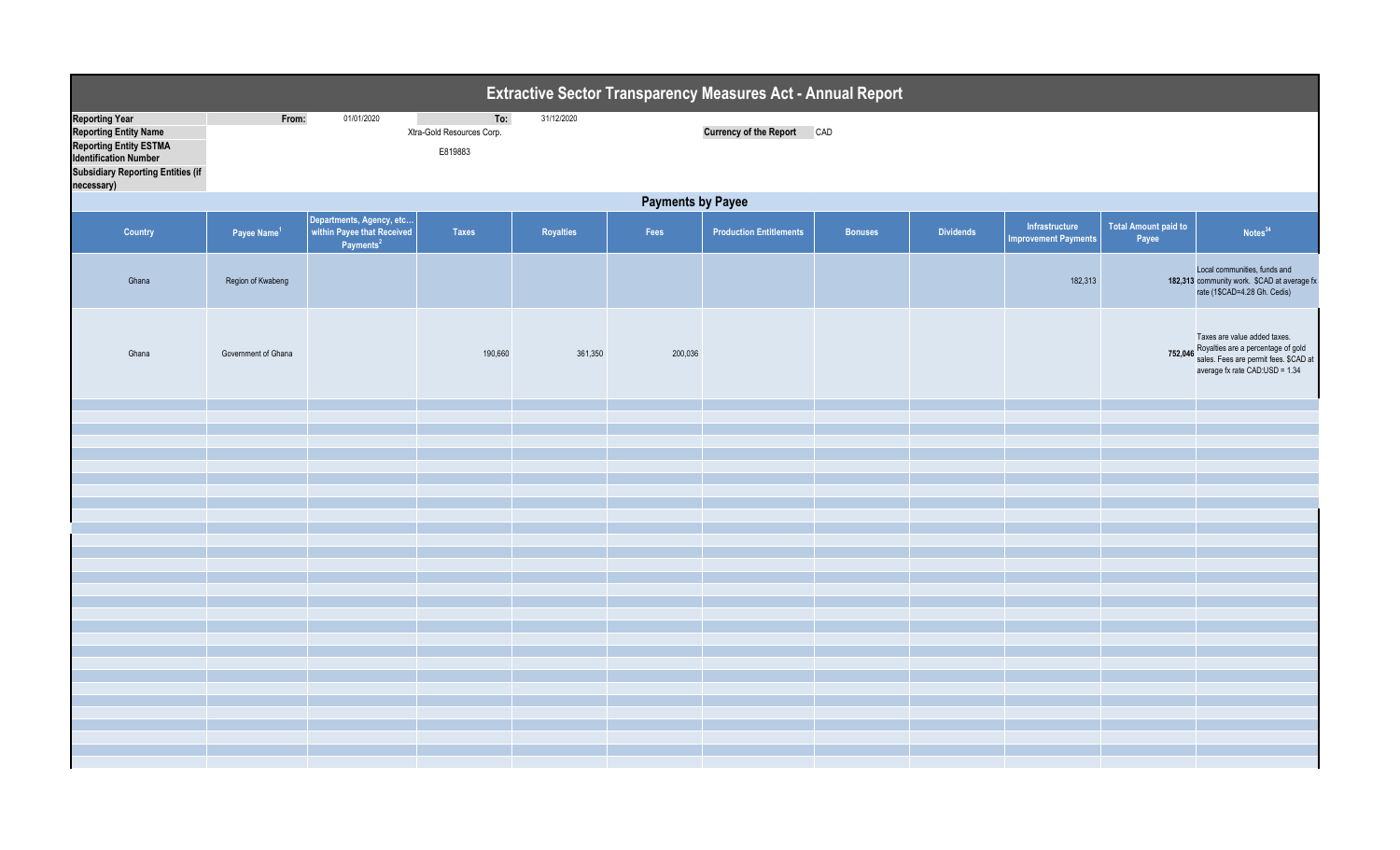| Extractive Sector Transparency Measures Act - Annual Report \                                                                                                                    |                         |                                                                                 |                                             |                  |      |                                                                                                                                                                                                         |                |                  |                                               |                                      |            |
|----------------------------------------------------------------------------------------------------------------------------------------------------------------------------------|-------------------------|---------------------------------------------------------------------------------|---------------------------------------------|------------------|------|---------------------------------------------------------------------------------------------------------------------------------------------------------------------------------------------------------|----------------|------------------|-----------------------------------------------|--------------------------------------|------------|
| <b>Reporting Year</b><br><b>Reporting Entity Name</b><br><b>Reporting Entity ESTMA</b><br><b>Identification Number</b><br><b>Subsidiary Reporting Entities (if</b><br>necessary) | From:                   | 01/01/2020                                                                      | To:<br>Xtra-Gold Resources Corp.<br>E819883 | 31/12/2020       |      | <b>Currency of the Report CAD</b>                                                                                                                                                                       |                |                  |                                               |                                      |            |
| <b>Payments by Payee</b>                                                                                                                                                         |                         |                                                                                 |                                             |                  |      |                                                                                                                                                                                                         |                |                  |                                               |                                      |            |
| <b>Country</b>                                                                                                                                                                   | Payee Name <sup>1</sup> | Departments, Agency, etc<br>within Payee that Received<br>Payments <sup>2</sup> | <b>Taxes</b>                                | <b>Royalties</b> | Fees | <b>Production Entitlements</b>                                                                                                                                                                          | <b>Bonuses</b> | <b>Dividends</b> | Infrastructure<br><b>Improvement Payments</b> | <b>Total Amount paid to</b><br>Payee | Notes $34$ |
|                                                                                                                                                                                  |                         |                                                                                 |                                             |                  |      |                                                                                                                                                                                                         |                |                  |                                               |                                      |            |
| <b>Additional Notes:</b>                                                                                                                                                         |                         |                                                                                 |                                             |                  |      | The report has been amended to reflect a reduction in payments to villages as they did not exceed the \$100,000 threshold on an individual basis. A total of 10 villages received a total of \$150,987. |                |                  |                                               |                                      |            |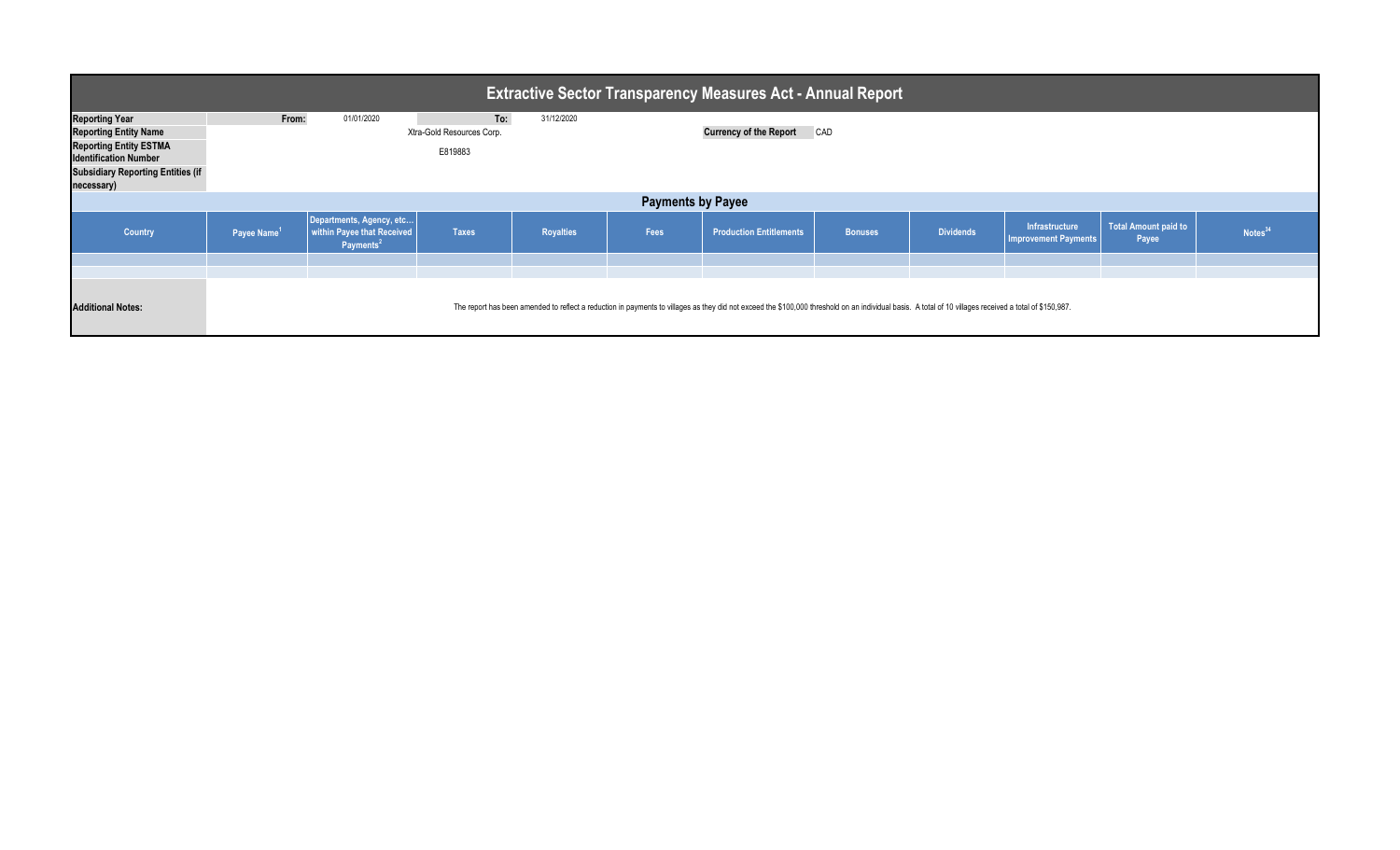| <b>Extractive Sector Transparency Measures Act - Annual Report</b>                                                                                                               |                                 |              |                                             |            |                                |                               |                  |                                               |                                 |                                                                                                                                                                                                                                                                  |  |
|----------------------------------------------------------------------------------------------------------------------------------------------------------------------------------|---------------------------------|--------------|---------------------------------------------|------------|--------------------------------|-------------------------------|------------------|-----------------------------------------------|---------------------------------|------------------------------------------------------------------------------------------------------------------------------------------------------------------------------------------------------------------------------------------------------------------|--|
| <b>Reporting Year</b><br><b>Reporting Entity Name</b><br><b>Reporting Entity ESTMA</b><br><b>Identification Number</b><br><b>Subsidiary Reporting Entities (if</b><br>necessary) | From:                           | 01/01/2020   | To:<br>Xtra-Gold Resources Corp.<br>E819883 | 31/12/2020 |                                | <b>Currency of the Report</b> | CAD              |                                               |                                 |                                                                                                                                                                                                                                                                  |  |
|                                                                                                                                                                                  | <b>Payments by Project</b>      |              |                                             |            |                                |                               |                  |                                               |                                 |                                                                                                                                                                                                                                                                  |  |
| <b>Country</b>                                                                                                                                                                   | <b>Project Name<sup>1</sup></b> | <b>Taxes</b> | Royalties                                   | Fees       | <b>Production Entitlements</b> | <b>Bonuses</b>                | <b>Dividends</b> | Infrastructure<br><b>Improvement Payments</b> | Total Amount paid by<br>Project | Notes <sup>23</sup>                                                                                                                                                                                                                                              |  |
| Ghana                                                                                                                                                                            | Kibi                            | 190,660      | 361,350                                     | 200,036    |                                |                               |                  | 182,313                                       | 934,359                         | Local communities, funds<br>and community work. \$CAD<br>at average fx rate<br>(1\$CAD=4.28 Gh. Cedis).<br>Taxes are value added<br>taxes. Royalties are a<br>percentage of gold sales.<br>Fees are permit fees. \$CAD<br>at average fx rate CAD:USD<br>$= 1.34$ |  |
|                                                                                                                                                                                  |                                 |              |                                             |            |                                |                               |                  |                                               |                                 |                                                                                                                                                                                                                                                                  |  |
|                                                                                                                                                                                  |                                 |              |                                             |            |                                |                               |                  |                                               |                                 |                                                                                                                                                                                                                                                                  |  |
|                                                                                                                                                                                  |                                 |              |                                             |            |                                |                               |                  |                                               |                                 |                                                                                                                                                                                                                                                                  |  |
|                                                                                                                                                                                  |                                 |              |                                             |            |                                |                               |                  |                                               |                                 |                                                                                                                                                                                                                                                                  |  |
|                                                                                                                                                                                  |                                 |              |                                             |            |                                |                               |                  |                                               |                                 |                                                                                                                                                                                                                                                                  |  |
|                                                                                                                                                                                  |                                 |              |                                             |            |                                |                               |                  |                                               |                                 |                                                                                                                                                                                                                                                                  |  |
|                                                                                                                                                                                  |                                 |              |                                             |            |                                |                               |                  |                                               |                                 |                                                                                                                                                                                                                                                                  |  |
|                                                                                                                                                                                  |                                 |              |                                             |            |                                |                               |                  |                                               |                                 |                                                                                                                                                                                                                                                                  |  |
|                                                                                                                                                                                  |                                 |              |                                             |            |                                |                               |                  |                                               |                                 |                                                                                                                                                                                                                                                                  |  |
|                                                                                                                                                                                  |                                 |              |                                             |            |                                |                               |                  |                                               |                                 |                                                                                                                                                                                                                                                                  |  |
|                                                                                                                                                                                  |                                 |              |                                             |            |                                |                               |                  |                                               |                                 |                                                                                                                                                                                                                                                                  |  |
|                                                                                                                                                                                  |                                 |              |                                             |            |                                |                               |                  |                                               |                                 |                                                                                                                                                                                                                                                                  |  |